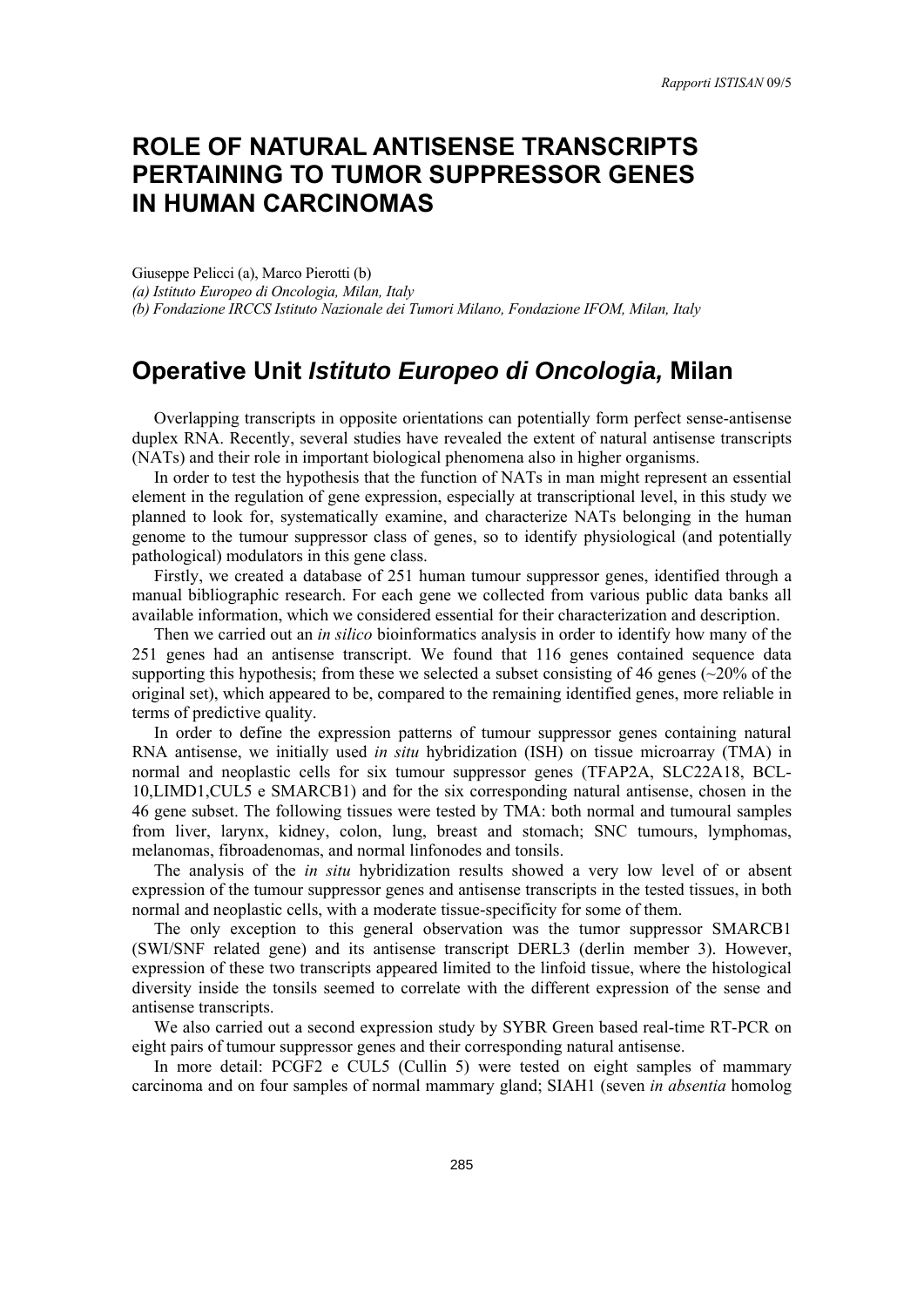1, Drosophila) and PINX1 (PIN2-interacting protein 1) were tested on eight cases of hepatocellular carcinoma and on four samples of normal liver; PINX1 was also tested on four cases of gastric tumours and four samples of normal stomach. TFAP2A (Transcription Factor AP2 alpha) and NEURL (Neuralized-like, Drosophila) were tested on seven lines of glioblastomas, on one sample of normal brain tissue and on neuronal stem cells; finally, DRR1 (Down Regulated in Renal cancer 1) and ANKRD15 (ankyrin repeat domain 15 ) were tested on eight cases of renal carcinomas and eight samples of normal kidney.

Only one of the samples we examined was informative: PCGF2; all other matched observations generally revealed cases of: i) absent biological validation of the antisense transcript; ii) minimal basal expressions, approaching the limits of sensitivity of the technique; iii) absence of normal/tumoral variation in the expression of the onco-suppressor gene; iv) expression of the onco-suppressor gene in total disagreement with published data, i.e. expression levels higher in cancer samples than in normal samples. In contrast, the average expression level of the onco-suppressor PCGF2 in mammary tumours showed an 18% reduction compared to the average level of expression in normal tissues, concomitantly with a 34% increase in the average expression level of its antisense transcript. However, no variation was observed after testing the same gene and its antisense in the other tissues described above. Further studies will be necessary to better understand and evaluate the significance of the results obtained in the mammary tumours with the onco-suppressor PCGF2 and its antisense, and to determine a possible role of their respective expression, in normal and cancer tissues, in the pathogenesis or maintenance of cancer.

The description of possible *cis*-regulation pathways mediated by antisense transcripts depends on good and reliable conditions of expression of the studied transcripts and, therefore, on the availability of adequate biological systems in which carrying out the research. At the state of the art, we think that neither condition is present in the systems so far utilized: ultimately, it would be necessary to consider the use of a larger panel of samples, including several cancer cell lines or tumoral tissues, to screen for the expression of tumour suppressor genes involved in sense-antisense pairs.

### **Publications of the project**

Engstrom PG, Suzuki H, Ninomiya N, Akalin A, Sessa L, Lavorgna G, Brozzi A, Luzi L, Tan SL Yang L, Kunarso G, Ng EL, Batalov S, Wahlestedt C, Kai C, Kawai J, Carninci P, Hayashizaki Y, Wells C, Bajic VB, Orlando V, Reid JF, Lenhard B, Lipovich L. Complex *Loci* in human and mouse genomes. PLoS Genet 2006;2(4):e47. Epub 2006 Apr 28.

## **Operative Unit** *Istituto Nazionale dei Tumori***, Milan**

### **Expression and function of microRNAs in prostate cancer**

In this study, we investigated the involvement of miR-205 in prostate carcinogenesis. Preliminary evidence had shown that the expression of miR-205 was reduced in prostate carcinoma cell lines compared to normal cells. In this context, we measured miR-205 levels in a series of 31 tumor specimens and matched normal tissues obtained from prostate cancer patients subjected to radical prostatectomy. Tumor specimens showed significantly lower miR-205 expression levels compared to their normal counterparts, with a particularly pronounced reduction being observed in carcinomas from patients with locoregionally disseminated disease.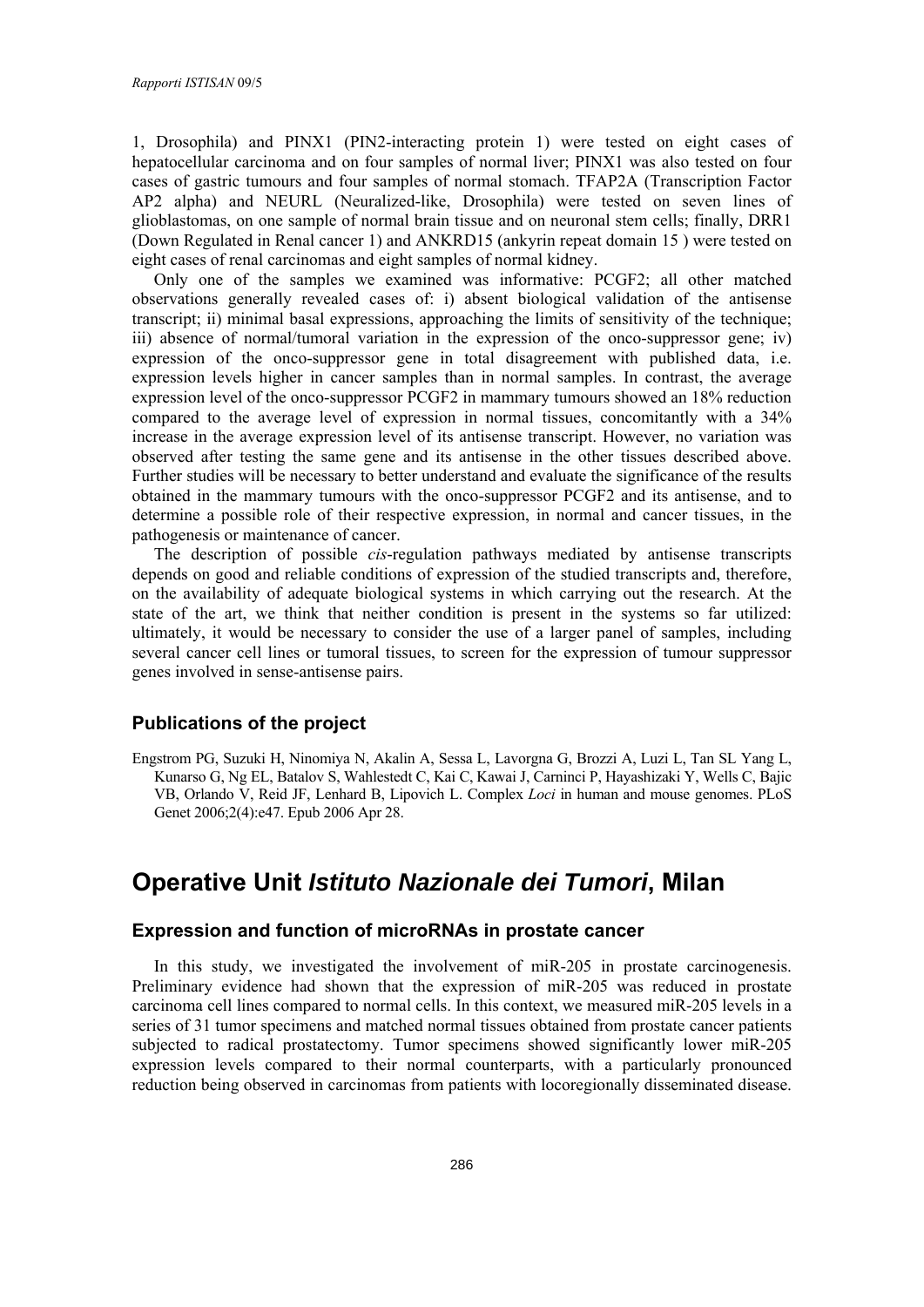Restoring the expression of miR-205 in DU145 prostate cancer cells resulted in cell rearrangements consistent with a mesenchymal-to-epithelial transition, such as up-regulation of E-cadherin and reduction of cell locomotion and invasion, and in the down-regulation of several oncogenes known to be involved in disease progression, suggesting a possible function of miR-205 in tumor suppression. The integration of gene expression profiles of cells ectopically expressing miR-205 with the results of computational target prediction led to the identification of genes putatively regulated by miR-205 and responsible for its tumor-suppressive role. Overall, our data suggest that miR-205 down-regulation can concur to prostate cancer progression, favoring epithelial-to-mesenchymal transition and supporting cell migration/invasion. Restoring miR-205 expression might reduce the aggressiveness of prostate cancer cells. These results have been submitted to Cancer Research as full research article and are currently under revision.

Parallely, the study focused on miR-21, widely endowed with oncogenic functions in different human tumors. The studies conducted thus far are controversial concerning the involvement of miR-21 in prostate carcinogenesis. In a series of 30 tumor specimens and matched normal tissues obtained from prostate cancer patients subjected to radical prostatectomy, miR-21 expression was not significantly different in carcinomas compared to their normal counterparts. This finding suggested that miR-21 may have a negligible role in sustaining prostate cancer development. Consistently, the down-regulation of miR-21 in two prostate cancer cell lines (DU145 and PC-3), obtained through the use of an antisense LNA, did not impair cell growth nor perturbate cell cycle progression. In addition, down-regulation of miR-21 did not increase the rate of spontaneous and drug-/radiation-induced apoptosis. Overall, our results suggest that miR-21 does not exert relevant oncogenic functions in human prostate.

#### **Identification of gene expression markers in hereditary breast cancer**

The aim of the present study is the identification of specific expression profiles of coding and non coding genes miRNAs) able to distinguish among breast cancers those with alterations in BRCA1 or BRCA2 genes, or defined as BRCAX (familial cases with no mutations in BRCA1 or BRCA2 genes). We also intend to verify if it is possible to find specific sub-groups in the BRCAX class.

We performed a transcriptome analysis of coding and non coding RNAs from a group of BRCA1, BRCA2, BRCAX and sporadic breast cancers using the microarray technology for identifying possible miRNA dependent mechanisms involved in this tumor type. The two expression profiles highlighted differentially expressed transcripts specific of the different classes and split the BRCAX class into two distinct sub-groups. To identify miRNA-target gene pairs deregulated in breast cancer, particularly in hereditary breast cancer, we integrated the two analyses. First we searched the public databases for the putative miRNA regulators (predicted to bind complementary sequences) of the genes we found differentially expressed among our breast cancer groups (miRNAbase, Targetscan, Pictar). We then confirmed their presence in the miRNA lists we generated from our expression profiling. We focused on one pair differentially expressed between Estrogen Receptor (ER)-positive and ER-negative cases and between a BRCAX sub-groups we identified and the other classes. This pair involved miR-342 and ID4 gene. ID4 expression is known to be inversely correlated to that of ER and it has also been proposed as a negative regulator of BRCA1. QRT-PCR analysis of miR-342 and ID4 gene our case series and of a panel of breast cancer cell lines confirmed the inverse expression of this putative pair. The putative interaction between ER or ID4 and miR-342 was also validated *in silico* using data retrieved from the Oncomine database.